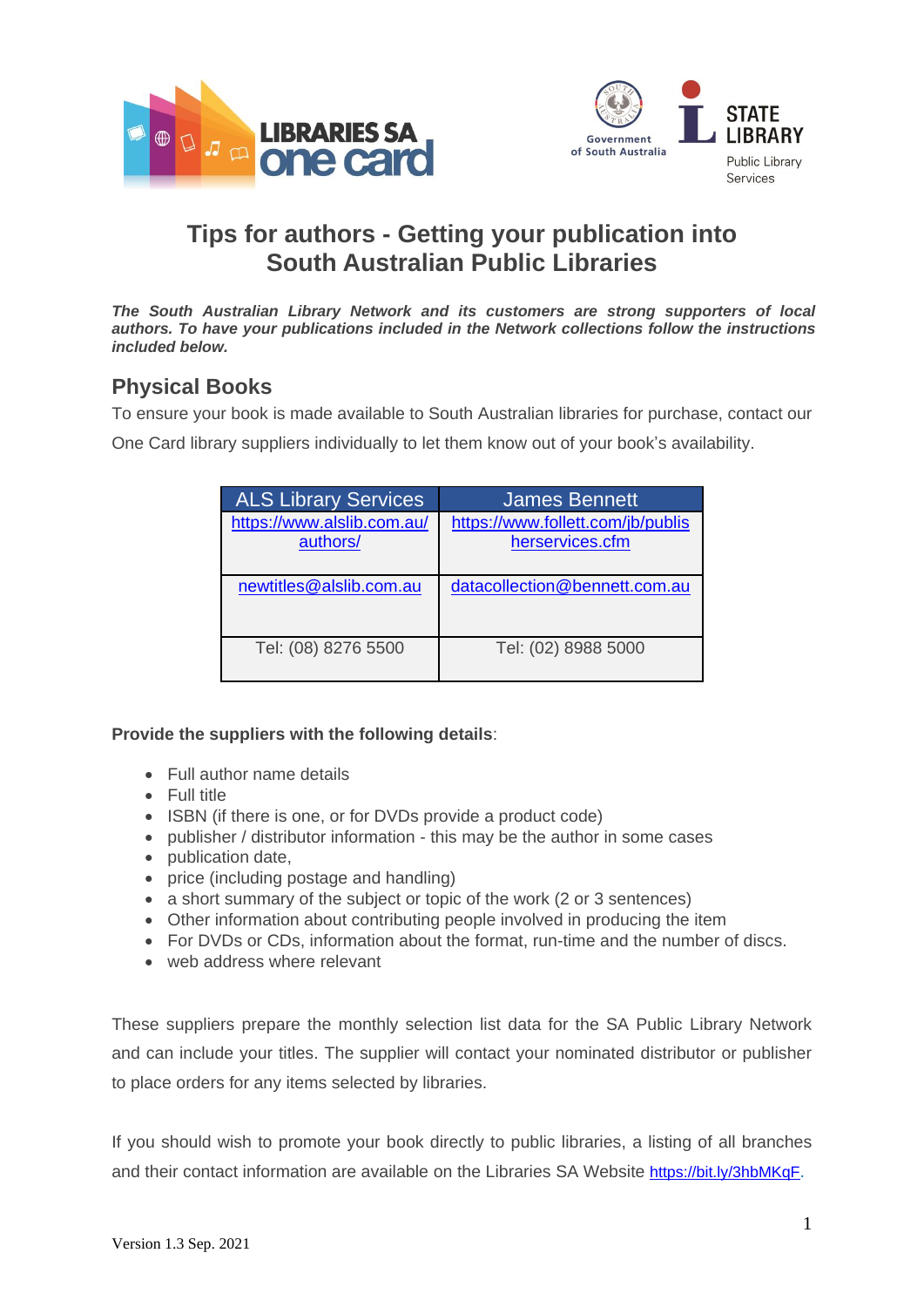# **eBooks / Audiobooks**

To have your eBook title included in the SA Library eCollection, it needs to be available to purchase through one of our eCollection platforms. Ask your publisher to form a relationship with BorrowBox and/or OverDrive, or if you are self-published, work with one of the suggested distributors below.

Once your title is in one of the stores, contact your local public library to request it be purchased and added to the statewide collection <https://bit.ly/3hbMKqF>.

| OverDrive                         |                                                    |
|-----------------------------------|----------------------------------------------------|
| <b>OverDrive (For publishers)</b> | https://company.overdrive.com/connect-application/ |
|                                   |                                                    |
| <b>Smashwords</b>                 | https://www.smashwords.com/distribution            |
|                                   |                                                    |
| <b>Draft2Digital</b>              | https://draft2digital.com/steps                    |
|                                   |                                                    |
| <b>Kobo Writing Life</b>          | https://kobowritinglife.zendesk.com/hc/en-         |
|                                   |                                                    |
|                                   | us/articles/360059385651-OverDrive-Distribution    |
| <b>BorrowBox</b>                  |                                                    |
| eBook Alchemy                     | http://ebookalchemy.com/                           |
|                                   |                                                    |

If you have chosen to publish your title through Amazon, unfortunately we won't be able to include it our collection. Amazon do not work with the companies that offer eCollections for public libraries.

### **Legal deposit**

In South Australia, Section 35 of the [Libraries Act 1982,](https://www.legislation.sa.gov.au/LZ/C/A/LIBRARIES%20ACT%201982/CURRENT/1982.70.AUTH.PDF) requires publishers to deposit a copy of all their publications, including every issue of a periodical or newspaper, free of charge to the State Library. The library also has the authority to claim items from interstate and overseas publishers, whose publications have particular relevance to South Australia.

For full information on Legal Deposit requirements please visit the SLSA Website: [https://www.slsa.sa.gov.au/legal-deposit.](https://www.slsa.sa.gov.au/legal-deposit)

### **Useful information for self-published authors**

| <b>Useful Resources</b>                  |                                                                               |
|------------------------------------------|-------------------------------------------------------------------------------|
| Arts Law Centre of Australia             | https://www.artslaw.com.au/information-sheet/authors-<br>and-self-publishing/ |
| <b>Australian Publishers Association</b> | https://www.publishers.asn.au/                                                |